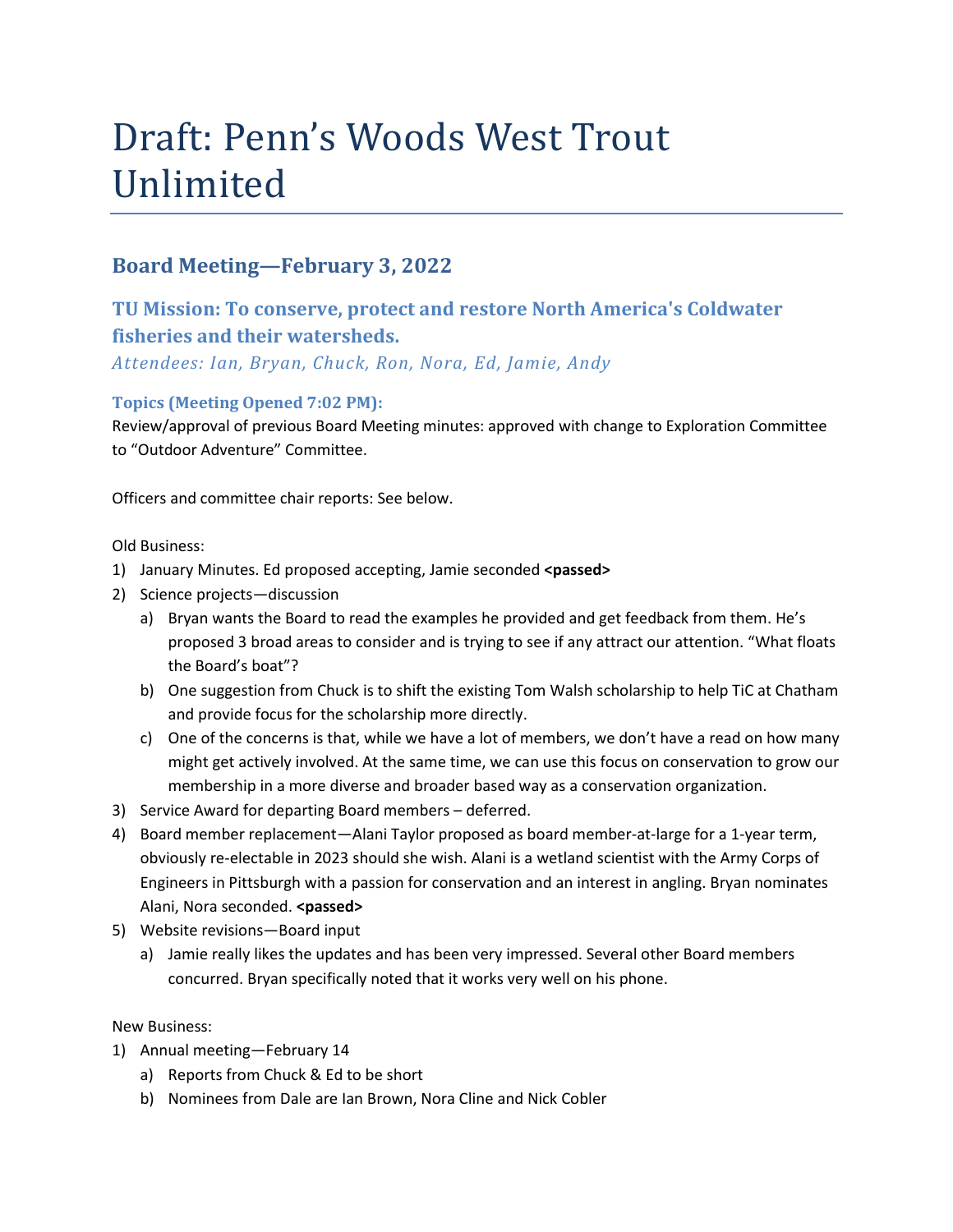- c) Vote by Zoom poll
- d) Budget discussed earlier. Proposal is a deficit budget with substantial increases in spending for conservation efforts predicated on the Equitrans donation last year. Ed would like some additional input and the formal proposed budget is planned for presentation at the annual meeting.
- 2) Clearances
	- a) Re-emphasizing that all board members need their clearances; a couple need to renew.
	- b) This also applies to any members interested in participating in events that have youth involved.
- 3) Monetary support for Outdoor Adventures events
	- a) Canopy purchase Brian indicates he has a 10'x10' purchased for the chapter. Chuck is willing to start with this and, if it doesn't fit the bill, then we can look at a larger one.
- 4) COI declarations
	- a) Annual update please send to Ian
	- b) New Board members
- 5) Allegheny Cleanways has responded to the Board's request for donor information (as in who the corporate or non-profit donors are). Bryan's motive is to try to use this as a way to get some of AC's folks involved with TU, which might help us with our cleanups down the road. AC does have plenty of liability insurance; we have TU on top of that. Jamie proposes we sponsor at the \$5000 level, Bryan seconds. **<passed unanimously>**
- 6) Volunteer hours Nora will follow-up with Bob.

## Adjourned

## **Meeting closed 8:05 PM**

## **Important Dates:**

• Opening Day (Trout): April 2, 2022 (First Saturday in April, now state-wide)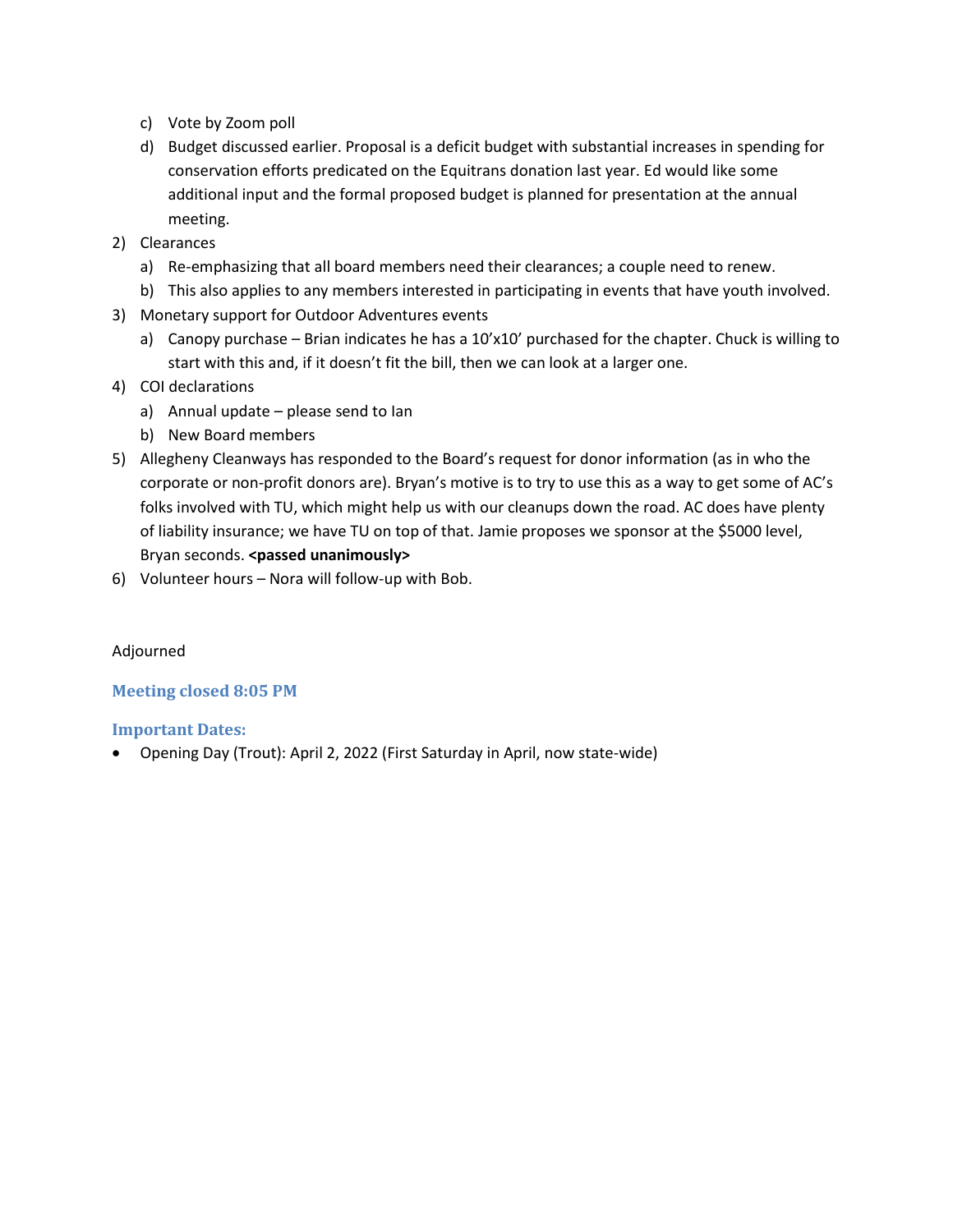## **Committee Reports**

Penn's Woods West Chapter of Trout Unlimited Officers and Committee Chair Reports *For* January Year: 2022

#### Conservation Committee Chair: Bryan Mathie

- Connected with engineering company responsible for the Little Pine Creek project adding ADA public access and in stream features to hold trout. We worked on their grant submission and are waiting for the results. More to come when we find out. The total grant request was \$850K
- Met with Montour Run Watershed Association to discuss possible projects and opportunity to leverage a PWWTU member who is a fish biologist/consultant who wanted spots to do electrofishing. We are working together to determine some good projects for the fall of this year and next year on Montour run. We used the very recent Watershed Assessment report for locations of projects as well as good electro-fishing sample places
- Reached out to Allegheny Cleanways several times but have not gotten a response back. Don't know what is going on. More as it comes in.
- Received \$5,000 grant from Equitable Midstream for the Virtual TIC. Working with Roy Weitzell to get it running. Picking up eggs on 2/2/22 but won't have the cameras up and running for the start – still working on logistics. A significant issue came up with Roy's time availability we should discuss as a board - can we help him for the next couple of years with some sort of grant to hire a dedicated grad student focused on environmental education so they are vested in this program as a project?
- Tried 1st advocacy Action Alert regarding stocking on Freeman's Run. We were able to prevent the vote from even taking place and killed this issue so it won't come back up to vote. We didn't get the individual voices we would have liked - only 60 individual letters/comments on the PFBC website out of 17,000 members. Need to do better next time

## Women & Diversity Committee Chair: Nora Cline/Jodie Minor

## Membership Committee Chair: Jamie Schroder

I continue to tell people about our group, the conservation, youth, women's activities and what a welcoming group we are. I shared our website this weekend with a spin angler who recently bought a fly set up and wants to learn!

## Education Committee Chair: Ron Milavec

#### Program Committee Chair: Christian Shane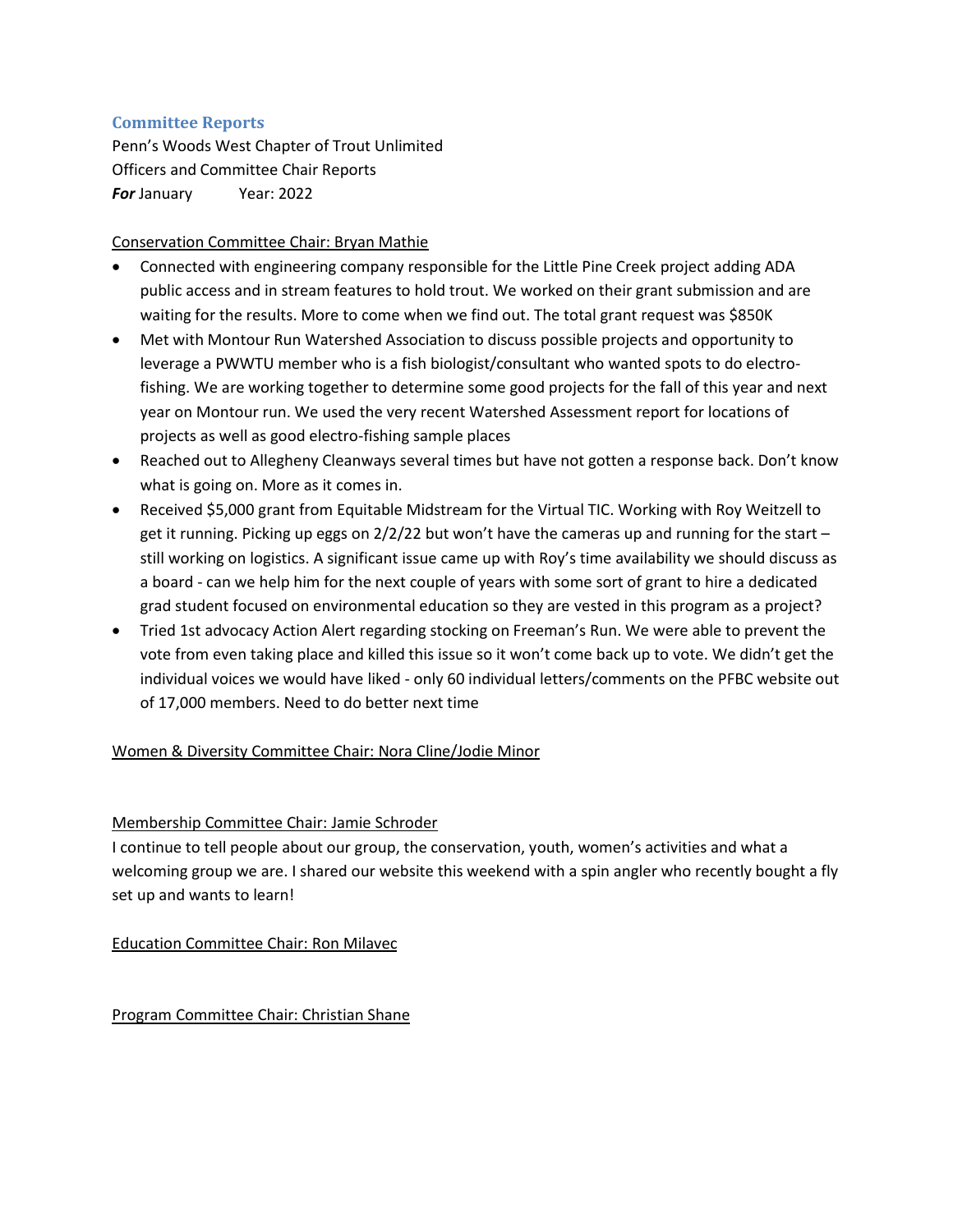#### President: Chuck Buffington

Pleased to see Bryan and Ed present a check to Larry and Monty of FTTU to assist the effort to get the Trout Trail reinvigorated. Nice collaboration between chapters thanks to Bryan's outreach and his position as SW PA Regional Vice President for PATU. Kudos to Bryan Mathie for success in obtaining a grant from Equitrans to help fund a virtual Trout in the Classroom based in Chatham's University's Eden Hall Campus. Nice to see our women honored in a front-page article in PA Trout about a multi-chapter women's outing on Spring Creek last fall. Website revision coming along well, largely because of Joe Birch's efforts. Nick Cobler had useful input. Very happy that Andy Andrews has organized the inaugural Adventure Outdoors camping/fishing event. It will occur in late May at Little Pine Creek Campground in north-central PA. Andy is proving his worth as a Board Member. Good that we're having an Annual Meeting prior to the Chapter Meeting on February 14th. A little awkward, voting by Zoom, but Dale Fogg, Chair of the Nominations Committee has generated a good slate of candidates. National TU wants turnover on Chapter boards, and we're likely to have three new members when the dust settles. The cancellation of Cabin Fever remains controversial, but the Board felt it was the prudent thing to do. Six more weeks of winter, according to Phil, but that means snow in the mountains.

#### Vice President: vacant

#### Officer: Treasurer: Ed Barger

Transactions in January included

- \$3900 to Forbes Trail TU. Previously approved grant for work on Laurel Highlands Trout Trail
- Board-approved expense of \$550 to the RCFF Youth Camp, as sponsorship for Grant Volek
- Expenses totaling \$448.64 (\$175.98 to teacher Michael MacDonnell of Riverview School District and \$160.49 to Emily Ferraro of David E Williams Middle School in Cornell School District for new Aquariums; along with an additional \$110.17 reimbursement to Christian for TIC supplies
- Speaker fee of \$150 to Bill Nagle for our January meeting

Receipt of the \$5000 grant from Equitrans Midstream supporting establishment of a Virtual TIC setup at Chatham University.

As of Today, we have \$68,157.41 in our account, including the \$5000 in restricted funds (Virtual TIC) grant from Equitrans. Immediate upcoming known expenses include \$250 to Carol Morris for presenting at the February ZOOM meeting, and an estimated \$200 for a speaker at our March meeting (ZOOM or in-person).

Please review the attached budget for FY 23. If no input was received from you regarding anticipated expenses for your committees, I used what was in last year's budget. Please note that Bryan has requested a large amount in this year's budget for various conservation-related activities that have not yet received board approval. I have included them for discussion.